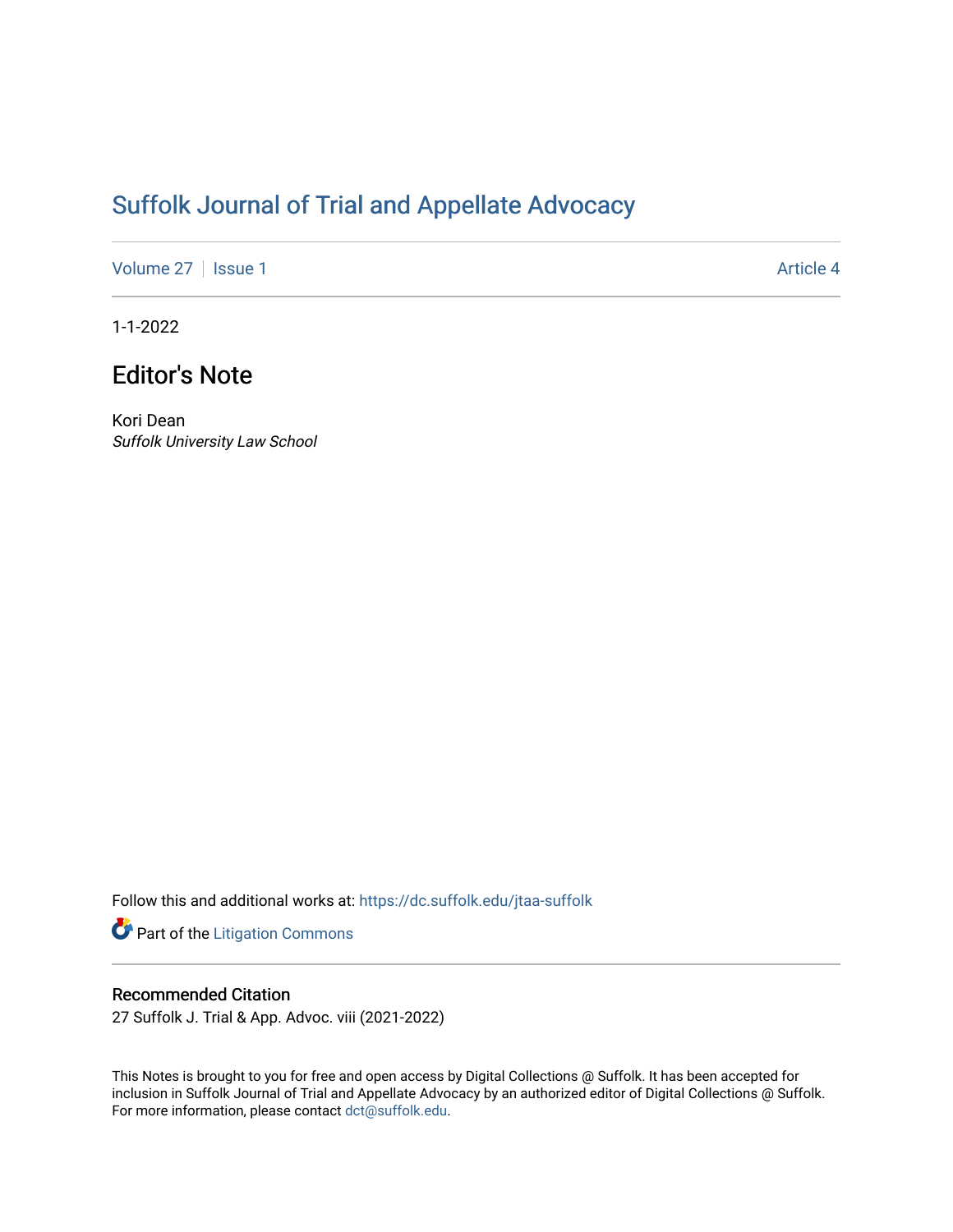### **EDITOR'S NOTE**

#### Dear Reader:

On behalf of the Suffolk University Law School Moot Court Honor Board, I am honored to present the first issue in Volume XXVII of the *Suffolk Journal of Trial & Appellate Advocacy.*  This issue contains seven student-written pieces from Moot Court Honor Board's third-year staff. Each piece is designed to provide insight and be of practical use to lawyers and judges at both the trial and appellate levels.

The lead article, *How Do Lawyer Disciplinary Agencies Enforce Rules Against Litigation Misconduct? Or Do They? Results of a Case Study and a National Survey of Disciplinary Counsel* was written by Jona Goldschmidt. Jona Goldschmidt is a Professor Emeritus at Loyola University, where he taught all law courses in the Department of Criminal Justice and Criminology. He earned his J.D. at DePaul University College of Law and his Ph.D. in the Interdisciplinary Program in Justice Studies at Arizona State University, where his area of concentration was Dispute Resolution. He has written numerous articles on pro se litigation, and recently authored a book entitled *Self-Representation: Law, Ethics, and Policy*. We are honored to publish his article analyzing how state lawyer disciplinary agencies address allegations of litigation misconduct, specifically in cases where courts have imposed sanctions, or declined to impose sanctions, for the same misconduct.

The student-written pieces discuss the following legal topics and cases:

- An analysis of the federal sentence modification process, the failure of the Bureau of Prisons to perform its prescribed role in the process, and potential statutory solutions that promote both equity and judicial efficiency (Katherine Chenail);
- An exploration of inhumane conditions of confinement during COVID-19, the Eighth Amendment's purported avenues for relief, and a proposed reworking of the subjective element of the deliberate indifference test (Mary Levine);
- An examination of the Third Circuit's holding that placing an inmate in administrative segregation for obtaining a new criminal charge does not constitute an "arrest" within the meaning of the Sixth Amendment's right to a speedy trial (Madison Carvello);
- An examination of whether the United States Olympic and Paralympic Committee may be constitutionally barred from requiring American athletes to sign away their right to protest (Leon Rotenstein);
- A review of the state-created danger doctrine and whether violations of the doctrine are dismissed under qualified immunity (Bianca Tomassini);
- An intersectional review of a Massachusetts Supreme Judicial Court decision assessing the application of the ministerial exemption to an employment discrimination claim involving a Christian liberal arts college (Margaret R. Austen); and
- A critique of the Fifth Circuit's use of a contemporaneous review when determining student eligibility under the IDEA (Sydney Doneen)